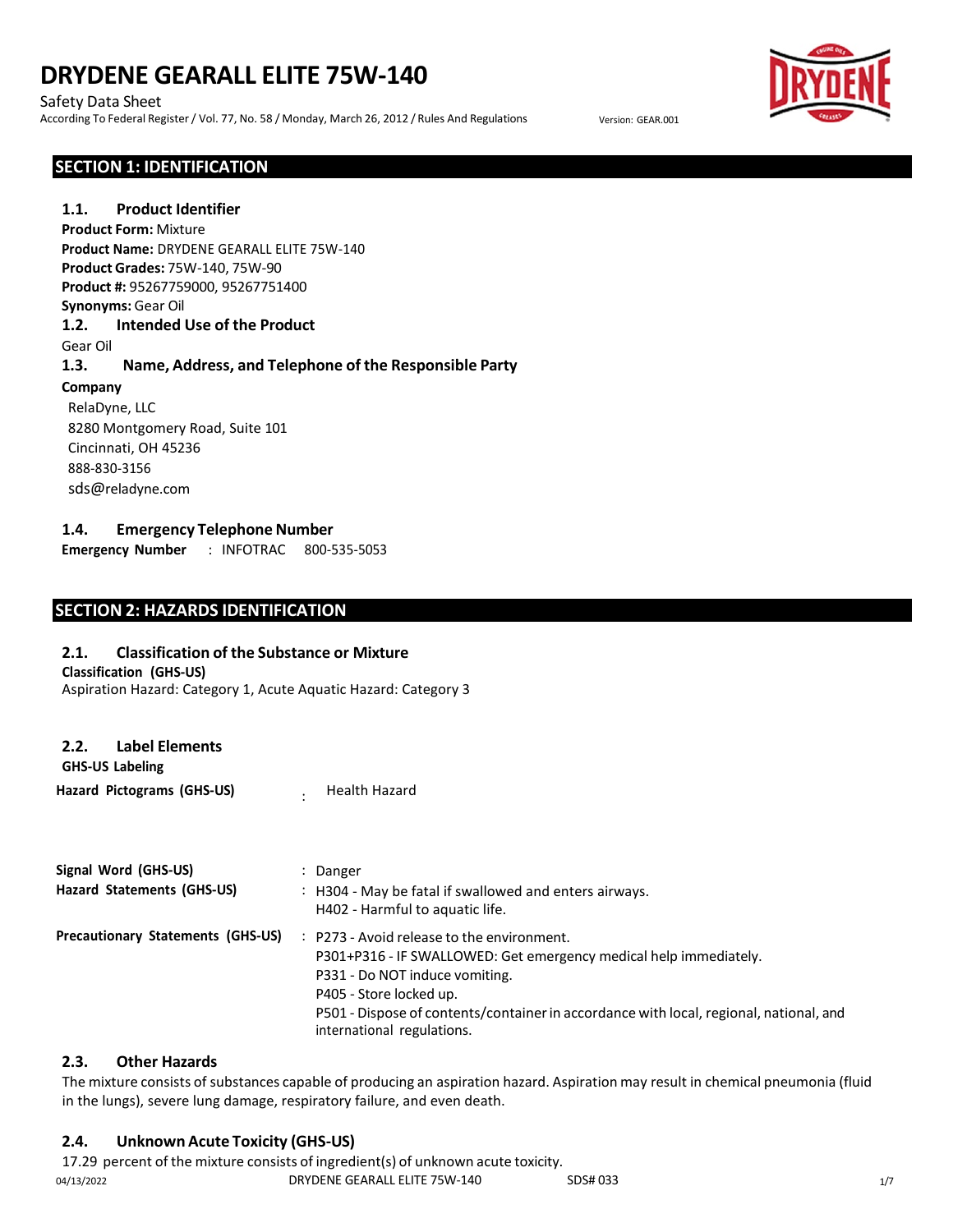#### Safety Data Sheet

According To Federal Register / Vol. 77, No. 58 / Monday, March 26, 2012 / Rules And Regulations Version: GEAR.001



# **SECTION 3: COMPOSITION/INFORMATION ON INGREDIENTS**

#### **3.1. Substances**

Not applicable

#### **3.2. Mixture**

| <b>Name</b>                                                                    | <b>Product Identifier</b> | % (w/w)                               | <b>Classification (GHS-US)</b> |
|--------------------------------------------------------------------------------|---------------------------|---------------------------------------|--------------------------------|
| Polybutene (Isobutylene/utane<br>copolymer)                                    | (CAS No) 9003-29-6        | $64 - 85$<br>$0 - 10$                 | Not Classified                 |
| Petroleum distillates, hydrotreated heavy   (CAS No) 64742-52-5<br>napththenic |                           | $0 - 10$                              | Not Classified                 |
| Dec-1-ene, homopolymer hydrogenated                                            | (CAS No) 68037-01-4       | $0 - 11.$<br>$10 - 17$ ,<br>$27 - 39$ | H <sub>304</sub>               |
| Phosphorodithioic acid, O,O-di-C1-14-alkyl<br>esters, zinc salts               | (CAS No) 68649-42-3       | $0 -$<br>2.7                          | H402                           |

\*The specific chemical identity and/or exact percentage of composition have been withheld as a trade secret within the meaning of the OSHA Hazard Communication Standard [29 CFR 1910.1200].

\*More than one of the ranges of concentration prescribed by Controlled Products Regulations has been used where necessary, due to varying composition.

Full text of H-phrases: see section 16

# **SECTION 4: FIRST AID MEASURES**

# **4.1. Description of First Aid Measures**

**General:** Never give anything by mouth to an unconscious person. If you feel unwell, seek medical advice (show the label if possible). **Inhalation:** Remove to fresh air and keep at rest in a position comfortable for breathing. Obtain medical attention if breathing difficulty persists.

**Skin Contact:** Remove contaminated clothing. Drench affected area with water or soap and water for at least 15 minutes. Wash contaminated clothing before reuse. Obtain medical attention if irritation develops or persists.

**Eye Contact:** Rinse cautiously with water for at least 15 minutes. Remove contact lenses, if present and easy to do. Continue rinsing. Obtain medical attention.

**Ingestion:** Do NOT induce vomiting. Rinse mouth. Immediately call a POISON CENTER or doctor/physician.

# **4.2. Most Important Symptoms and Effects Both Acute and Delayed**

**General:** No known significant effects or critical hazards.

**Inhalation:** Overexposure may be irritating to the respiratory system.

**Skin Contact:** Repeated or prolonged skin contact may cause irritation.

**Eye Contact:** Direct contact with the eyes is likely irritating.

**Ingestion:** Ingestion is likely to be harmful or have adverse effects.

**Chronic Symptoms:** No known significant effects or critical hazards.

#### **4.3. Indication of Any Immediate Medical Attention and Special Treatment Needed**

If you feel unwell, seek medical advice (show the label where possible).

# **SECTION 5: FIRE-FIGHTING MEASURES**

# **5.1. Extinguishing Media**

**Suitable Extinguishing Media:** Use extinguishing media appropriate for surrounding fire.

**Unsuitable Extinguishing Media:** Do not use a heavy water stream. Use of heavy stream of water may spread fire.

# **5.2. Special Hazards Arising From the Substance or Mixture**

**Fire Hazard:** Not flammable but willsupport combustion.

**Explosion Hazard:** Product is not explosive.

04/13/2022 DRYDENE GEARALL ELITE 75W-140 SDS# 033 2/7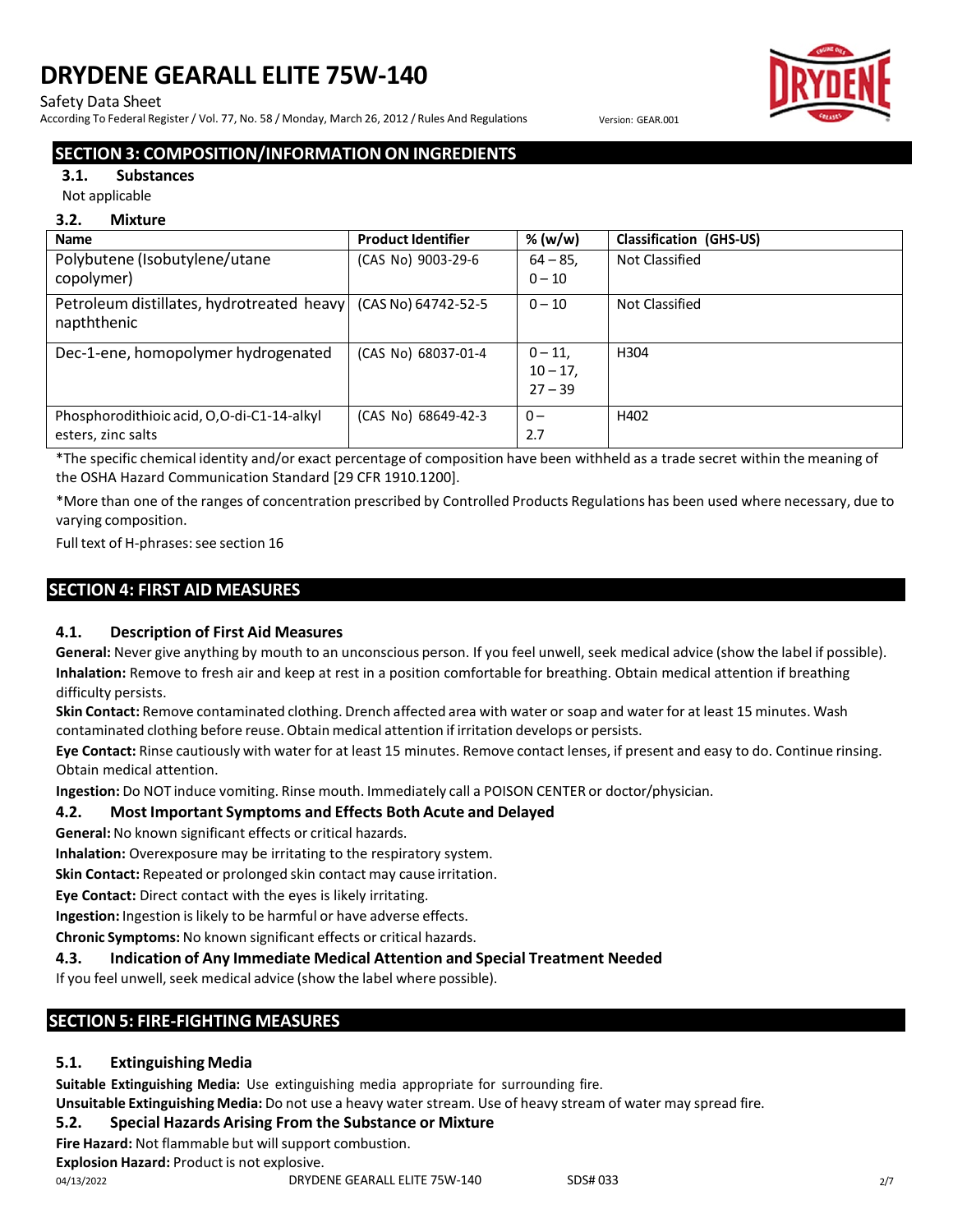#### Safety Data Sheet

According To Federal Register / Vol. 77, No. 58 / Monday, March 26, 2012 / Rules And Regulations Version: GEAR.001



**Reactivity:** Hazardous reactions will not occur under normal conditions.

#### **5.3. Advice for Firefighters**

**Precautionary Measures Fire:** Exercise caution when fighting any chemical fire. Under fire conditions, hazardousfumes will be present.

**Firefighting Instructions:** Use waterspray or fog for cooling exposed containers.

**Protection During Firefighting:** Do not enter fire area without proper protective equipment, including respiratory protection. **Hazardous Combustion Products**: Underfire conditions, may produce fumes, smoke, oxides of carbon and hydrocarbons.

**Other Information:** Refer to Section 9 for flammability properties.

#### **Reference to Other Sections**

Refer to section 9 for flammability properties.

# **SECTION 6: ACCIDENTAL RELEASE MEASURES**

### **6.1. Personal Precautions, Protective Equipment and Emergency Procedures**

**General Measures:** Avoid all contact with skin, eyes, or clothing. Avoid breathing (vapor, mist, spray).

#### **6.1.1. For Non-Emergency Personnel**

**Protective Equipment:** Use appropriate personal protection equipment (PPE).

**Emergency Procedures:** Evacuate unnecessary personnel.

**6.1.2. For Emergency Personnel**

**Protective Equipment:** Equip cleanup crew with proper protection.

**Emergency Procedures:** Stop leak if safe to do so. Eliminate ignition sources. Ventilate area.

#### **6.2. Environmental Precautions**

Prevent entry to sewers and public waters. Notify authoritiesif liquid enterssewers or public waters.

### **6.3. Methods and Material for Containment and Cleaning Up**

**For Containment:** Contain any spills with dikes or absorbents to prevent migration and entry into sewers or streams.

**Methodsfor Cleaning Up:** Clean up spills immediately and dispose of waste safely. Spills should be contained with mechanical barriers. Transfer spilled material to a suitable container for disposal. Contact competent authorities after a spill.

#### **6.4. Reference to Other Sections**

See Heading 8. Exposure controls and personal protection. For furtherinformation refer to section 13.

# **SECTION 7: HANDLING AND STORAGE**

# **7.1. Precautionsfor Safe Handling**

**Additional Hazards When Processed:** Any proposed use of this product in elevated-temperature processes should be thoroughly evaluated to assure that safe operating conditions are established and maintained. Practice good housekeeping – spillage can be slippery on smooth surface either wet or dry.

**Hygiene Measures:** Handle in accordance with good industrial hygiene and safety procedures. Wash hands and other exposed areas with mild soap and water before eating, drinking or smoking and when leaving work.

# **7.2. Conditionsfor Safe Storage, Including Any Incompatibilities**

**Technical Measures:** Comply with applicable regulations.

**Storage Conditions:** Store in a dry, cool and well-ventilated place. Keep container closed when not in use. Keep/Store away from direct sunlight, extremely high or low temperatures and incompatible materials.

**Incompatible Materials:** Strong acids, strong bases, strong oxidizers.

### **7.3. Specific End Use(s)**

Gear Oil.

# **SECTION 8: EXPOSURE CONTROLS/PERSONAL PROTECTION**

# **8.1. Control Parameters**

For substances listed in section 3 that are not listed here, there are no established Exposure limits from the manufacturer, supplier, importer, or the appropriate advisory agency including: ACGIH (TLV), NIOSH (REL), OSHA (PEL), Canadian provincial governments, or the Mexican government.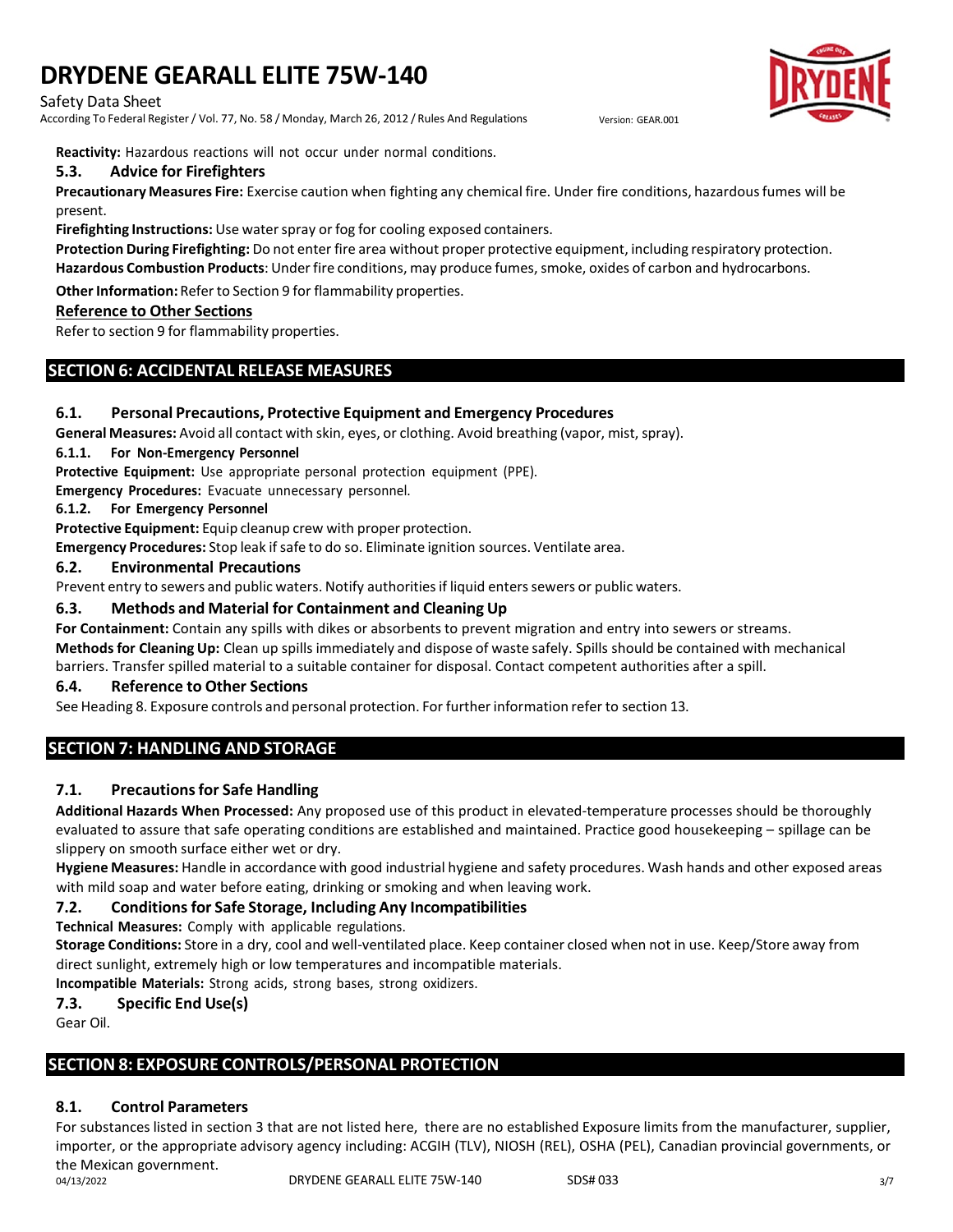Safety Data Sheet

According To Federal Register / Vol. 77, No. 58 / Monday, March 26, 2012 / Rules And Regulations Version: GEAR.001



#### **8.2. Exposure Controls**

**Appropriate Engineering Controls:** Ensure adequate ventilation, especially in confined areas. Emergency eye wash fountains and safety showers should be available in the immediate vicinity of any potential exposure. Ensure all national/local regulations are observed.

**Personal Protective Equipment:** Protective goggles. Gloves.



**Materials for Protective Clothing:** Chemically resistant materials and fabrics.

**Hand Protection:** Wear chemically resistant protective gloves.

**Eye Protection:** Chemical goggles or safety glasses.

**Skin and Body Protection:** Wearsuitable protective clothing.

**Respiratory Protection:** Use a NIOSH-approved respirator or self-contained breathing apparatus whenever exposure may exceed established Occupational Exposure Limits.

**Environmental Exposure Controls:** Do not allow the product to be released into the environment. **Consumer Exposure Controls:** Do not eat, drink orsmoke during use.

# **SECTION 9: PHYSICAL AND CHEMICAL PROPERTIES**

#### **9.1. Information on Basic Physical and Chemical Properties**

| <b>Physical State</b>                                    | Liquid                                                               |
|----------------------------------------------------------|----------------------------------------------------------------------|
| Appearance                                               | Amber                                                                |
| Odor                                                     | Slight Hydrocarbon                                                   |
| <b>Odor Threshold</b>                                    | Not available                                                        |
| pH                                                       | Not available                                                        |
| <b>Evaporation Rate</b>                                  | Not available                                                        |
| <b>Melting Point</b>                                     | Not available                                                        |
| <b>Boiling Point</b>                                     | Not available                                                        |
| <b>Flash Point</b>                                       | 204C / 400C                                                          |
| <b>Auto-ignition Temperature</b>                         | Not available                                                        |
| <b>Decomposition Temperature</b>                         | Not available                                                        |
| Flammability (solid, gas)                                | Not available                                                        |
| Lower Flammable Limit                                    | Not available                                                        |
| <b>Upper Flammable Limit</b>                             | Not available                                                        |
| <b>Vapor Pressure</b>                                    | Not available                                                        |
| <b>Relative Vapor Density at 20 °C</b>                   | Not available                                                        |
| <b>Relative Density</b>                                  | Not available                                                        |
| <b>Specific Gravity</b>                                  | 0.85                                                                 |
| <b>Solubility</b>                                        | Negligible                                                           |
| Partition Coefficient: N-Octanol/Water                   | Not available                                                        |
| <b>Viscosity</b>                                         | Not available                                                        |
| <b>Viscosity, Kinematic</b>                              | Not available                                                        |
| <b>Explosive Properties</b>                              | Product is not explosive                                             |
| <b>Explosion Data - Sensitivity to Mechanical Impact</b> | Not expected to present an explosion hazard due to mechanical impact |
| Explosion Data - Sensitivity to Static Discharge         | Not expected to present an explosion hazard due to static discharge  |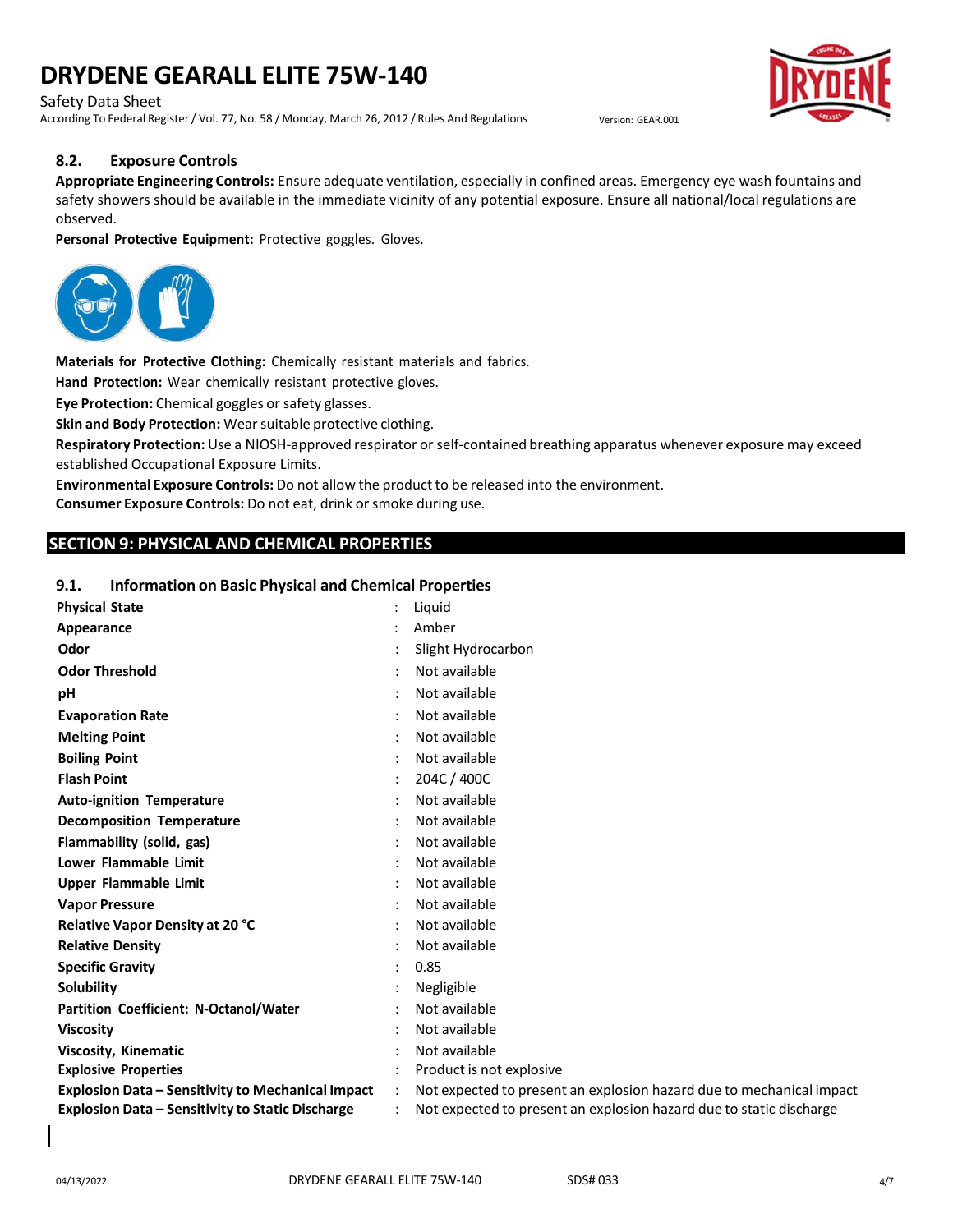#### Safety Data Sheet

According To Federal Register / Vol. 77, No. 58 / Monday, March 26, 2012 / Rules And Regulations Version: GEAR.001

### **SECTION 10: STABILITY AND REACTIVITY**

- 10.1. **Reactivity:** Hazardous reactions will not occur under normal conditions.
- **10.2. Chemical Stability:** Stable under recommended handling and storage conditions (see section 7).
- **10.3. Possibility of Hazardous Reactions:** Hazardous polymerization will not occur.
- 10.4. Conditions to Avoid: Direct sunlight, extremely high or low temperatures, heat, hot surfaces, sparks, open flames,
- incompatible materials, and other ignition sources.
- **10.5. Incompatible Materials:** Strong acids, strong bases, strong oxidizers.
- **10.6. Hazardous Decomposition Products:** No decomposition expected under normal use and storage conditions.

### **SECTION 11: TOXICOLOGICAL INFORMATION**

#### **11.1. Information on Toxicological Effects – Product**

**Acute Toxicity:** Not classified

**LD50 and LC50 Data:** Not available

**Skin Corrosion/Irritation:** Not classified

**Eye Damage/Irritation:** Not classified

**Respiratory or Skin Sensitization:** Not classified

**Germ Cell Mutagenicity:** Not classified

**Teratogenicity:** Not classified

**Carcinogenicity:** Not classified

**Specific Target Organ Toxicity (Repeated Exposure):** Not classified

**Reproductive Toxicity:** Not classified

**Specific Target Organ Toxicity (Single Exposure):** Not classified

**Aspiration Hazard:** Not classified

**Symptoms/Injuries After Inhalation:** Overexposure may be irritating to the respiratory system.

**Symptoms/Injuries After Skin Contact:** Repeated or prolonged skin contact may cause irritation.

**Symptoms/Injuries After Eye Contact:** Direct contact with the eyes is likely irritating.

**Symptoms/Injuries After Ingestion:** Ingestion is likely to be harmful or have adverse gastrointestinal effects.

**Chronic Symptoms:** Not Classified

**11.2. Information on Toxicological Effects – Ingredient(s)**

**LD50 and LC50 Data:**

| Polybutene (Isobutylene/utane copolymer) (9003-29-6)               |                                   |  |
|--------------------------------------------------------------------|-----------------------------------|--|
| <b>LD50 Oral Rats</b>                                              | $>$ 30 g/kg                       |  |
| <b>LD50 Dermal Rabbits</b>                                         | $>$ 10 g/kg                       |  |
| Dec-1-ene, homopolymer hydrogenated (68037-01-4)                   |                                   |  |
| <b>LD50 Oral Rat</b>                                               | $>$ 5 ml/kg                       |  |
| <b>LD50 Inhalation Rat</b>                                         | 1,17 mg/l (exposure time 4 hours) |  |
| <b>LD50 Dermal Rabbit</b>                                          | $>$ 3 g/kg                        |  |
| Petroleum distillates, hydrotreated heavy napththenic (64741-52-5) |                                   |  |
| <b>LD50 Oral Rat</b>                                               | > 5000 mg/kg                      |  |
| <b>LD50 Dermal Rabbit</b>                                          | > 5000 mg/kg                      |  |
| <b>LD50 Inhalation Rat</b>                                         | > 5 mg/l (exposure time 4 hours)  |  |

#### **SECTION 12: ECOLOGICAL INFORMATION**

**12.1. Toxicity**

**Ecology – General:** Toxic to aquatic life.

| Dec-1-ene, homopolymer hydrogenated (68037-01-4) |                                                                         |  |
|--------------------------------------------------|-------------------------------------------------------------------------|--|
| LL50 Fish                                        | > 1000 mg/l (Exposure time 48 hours; Species Daphnia Magna)             |  |
| EL50 Algae                                       | > 1000 mg/l (Exposure time 72 hours; Species Scenedesmus capricornutum) |  |



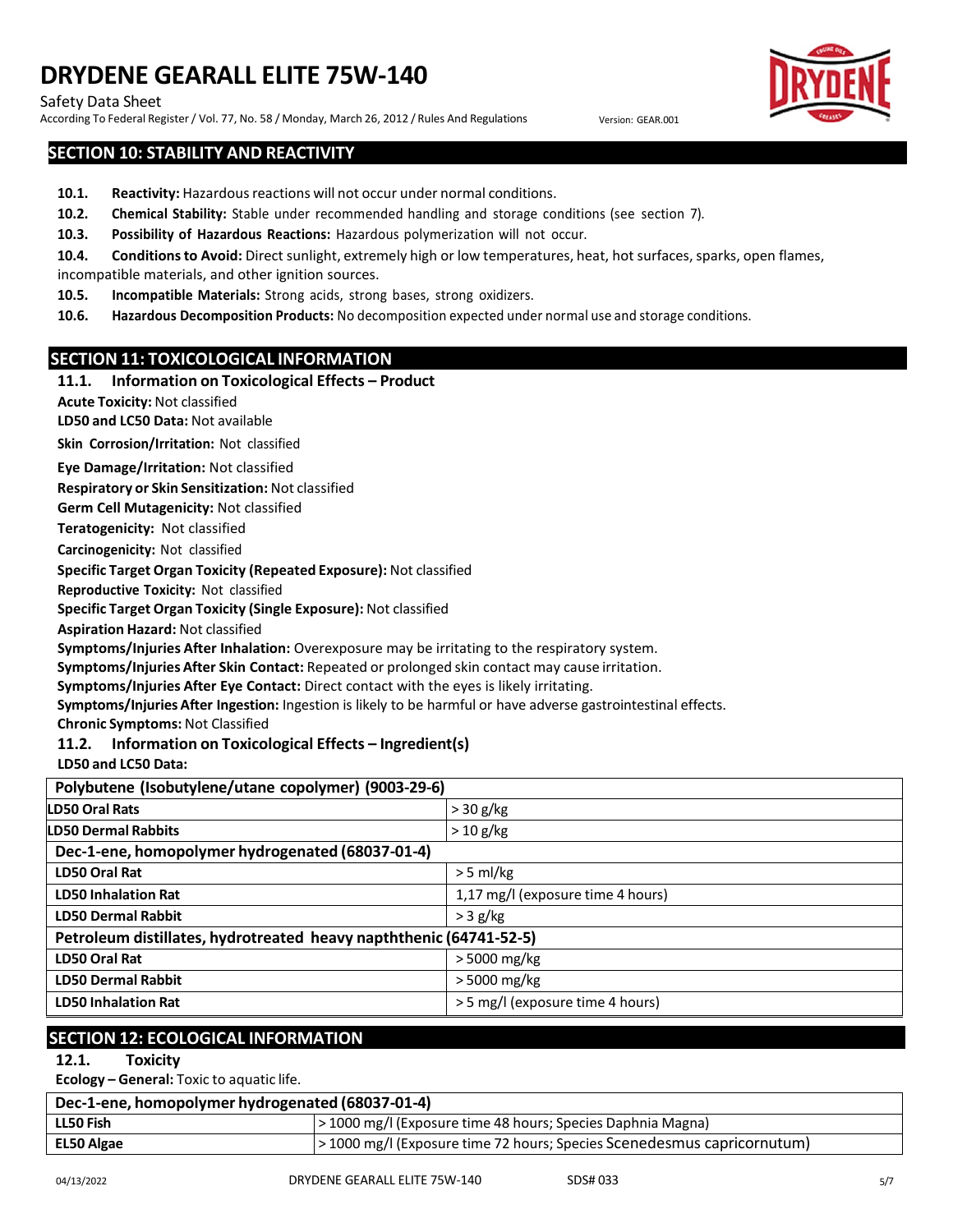#### Safety Data Sheet

According To Federal Register / Vol. 77, No. 58 / Monday, March 26, 2012 / Rules And Regulations Version: GEAR.001

**NOEC Daphnia** 125 mg/l (Exposure time 21 days: Species Daphnia Magna)

#### **12.2. Persistence and Degradability**

Not available

**12.3. Bioaccumulative Potential**

Not available

**12.4. Mobility in Soil**

Not available

#### **12.5. Other Adverse Effects**

**Other Information:** Avoid release to the environment.

### **SECTION 13: DISPOSAL CONSIDERATIONS**

#### **13.1. Waste treatment methods**

**Sewage Disposal Recommendations:** Do not empty into drains; dispose of this material and its container in a safe way. Do not empty into drains. Do not dispose of waste into sewer.

**Waste Disposal Recommendations:** Dispose of waste material in accordance with all local, regional, national, provincial, territorial and international regulations.

#### **SECTION 14: TRANSPORT INFORMATION**

- **14.1. In Accordance with DOT** Not regulated for transport
- **14.2. In Accordance with IMDG** Not regulated for transport
- **14.3. In Accordance with IATA** Not regulated for transport
- **14.4. In Accordance with TDG** Not regulated for transport

# **SECTION 15: REGULATORY INFORMATION**

#### **15.1. US Federal Regulations**

| <b>SARA Section 311/312 Hazard Classes</b> | Not Classified |  |
|--------------------------------------------|----------------|--|
| 15.2.<br><b>US State Regulations</b>       |                |  |
| None noted                                 |                |  |

**15.3. Canadian Regulations**

| <b>WHMIS Classification</b>                                                | Not Classified                                                                |  |  |
|----------------------------------------------------------------------------|-------------------------------------------------------------------------------|--|--|
| Phosphorodithioic acid, O,O-di-C1-14-alkyl esters, zinc salts (68649-42-3) |                                                                               |  |  |
| Listed on the Canadian DSL (Domestic Substances List)                      |                                                                               |  |  |
| WHMIS Classification                                                       | Class D Division 2 Subdivision B – Toxic material causing other toxic effects |  |  |

This product has been classified in accordance with the hazard criteria of the Controlled Products Regulations(CPR) and the SDS contains all of the information required by CPR.

# **SECTION 16: OTHER INFORMATION, INCLUDING DATE OF PREPARATION OR LAST REVISION**

| <b>Revision Date</b>     | 04/13/2022                                                                          |
|--------------------------|-------------------------------------------------------------------------------------|
| <b>Other Information</b> | This document has been prepared in accordance with the SDS requirements of the OSHA |
|                          | Hazard Communication Standard 29 CFR 1910.1200.                                     |